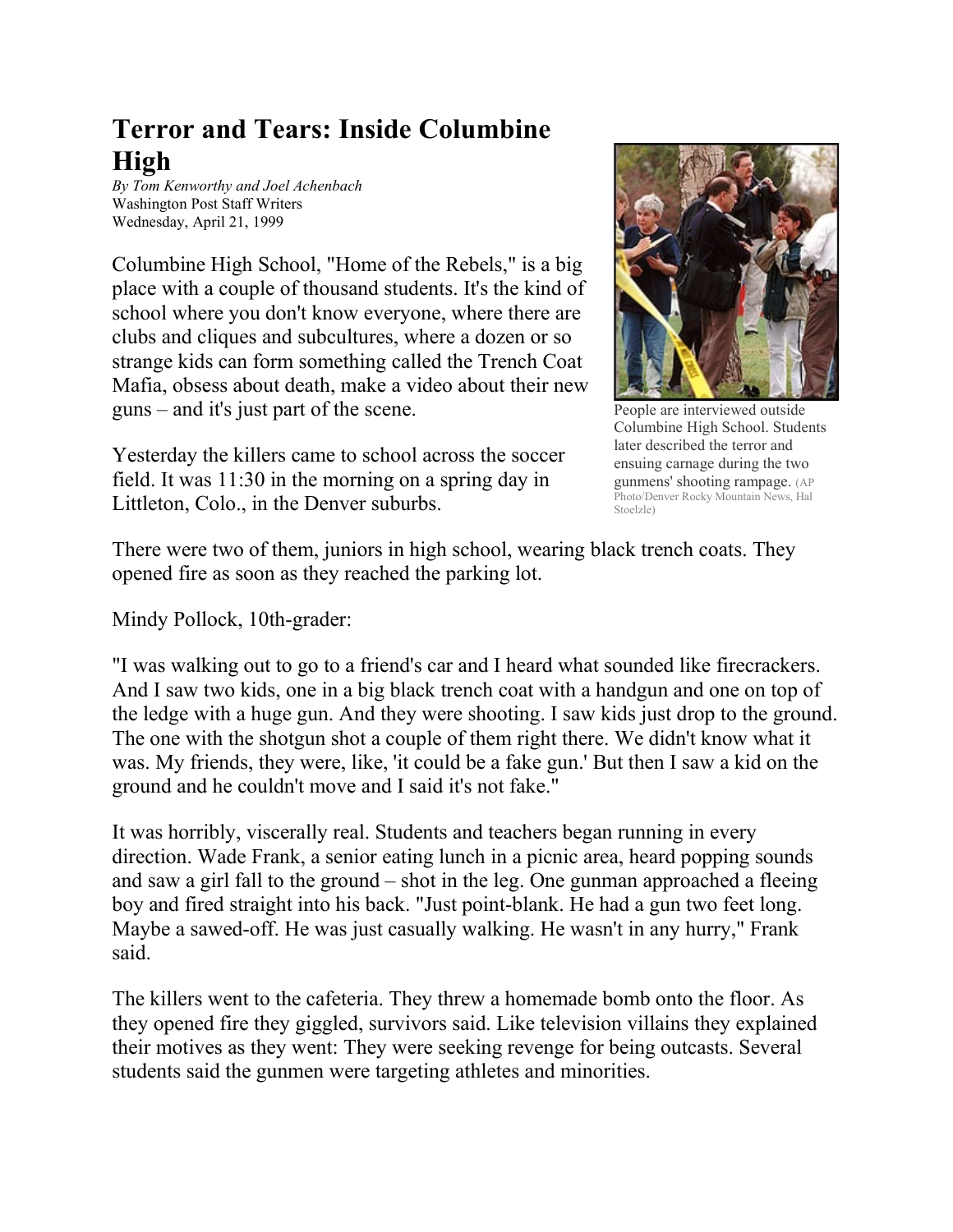Chris Wisher, a sophomore, said the gunmen were armed with bombs, a shotgun, a handgun and a third weapon that he said was "like an Uzi." Wisher and a friend, Jonathan Vandemark, 16, spent an agonizing two hours trapped with dozens of other students inside a biology classroom.

Josh Nielsen, a junior, heard what sounded like someone pounding on lockers. Then the fire alarm went off. Surely, he thought, it was just another drill. Then he saw smoke in a hallway.

"I thought it was a real fire. People were running. Then I saw that the front windows were blown out. Then I heard someone shouting, 'There's somebody shooting,'," Nielsen said.

Upstairs in the choir room, the students were warming up, everyone doing their scales – an ordinary, routine, do-re-mi beginning to class.

A boy suddenly burst into the room, hysterical, saying something about a gunman, about shooting in the cafeteria.

Was it a joke? No – there were people running in the hallway. There were people screaming. From the cafeteria below came the sound of gunfire.

The students had to hide. Kami Vest was one of them. A senior, she went into the tiny office of the choir room, and so did her cousin, Kendra Curry, and eventually 60 students had crammed themselves into the room. They barricaded the door with two desks and a filing cabinet.

There were explosions below.

"You could feel it through the floor. Huge vibrations. Almost like it would be a small earthquake. Everything was shaking," said Vest.

They were crying, praying. They didn't want to make any noise. Then they heard seven more shots.

"That's when everyone started panicking again," said Curry, another senior. "There were a lot of people hyperventilating, and a lot of people were like zombies, they didn't say anything, they were in complete shock. I was in shock. I didn't believe it was happening. It was like I was in a dream."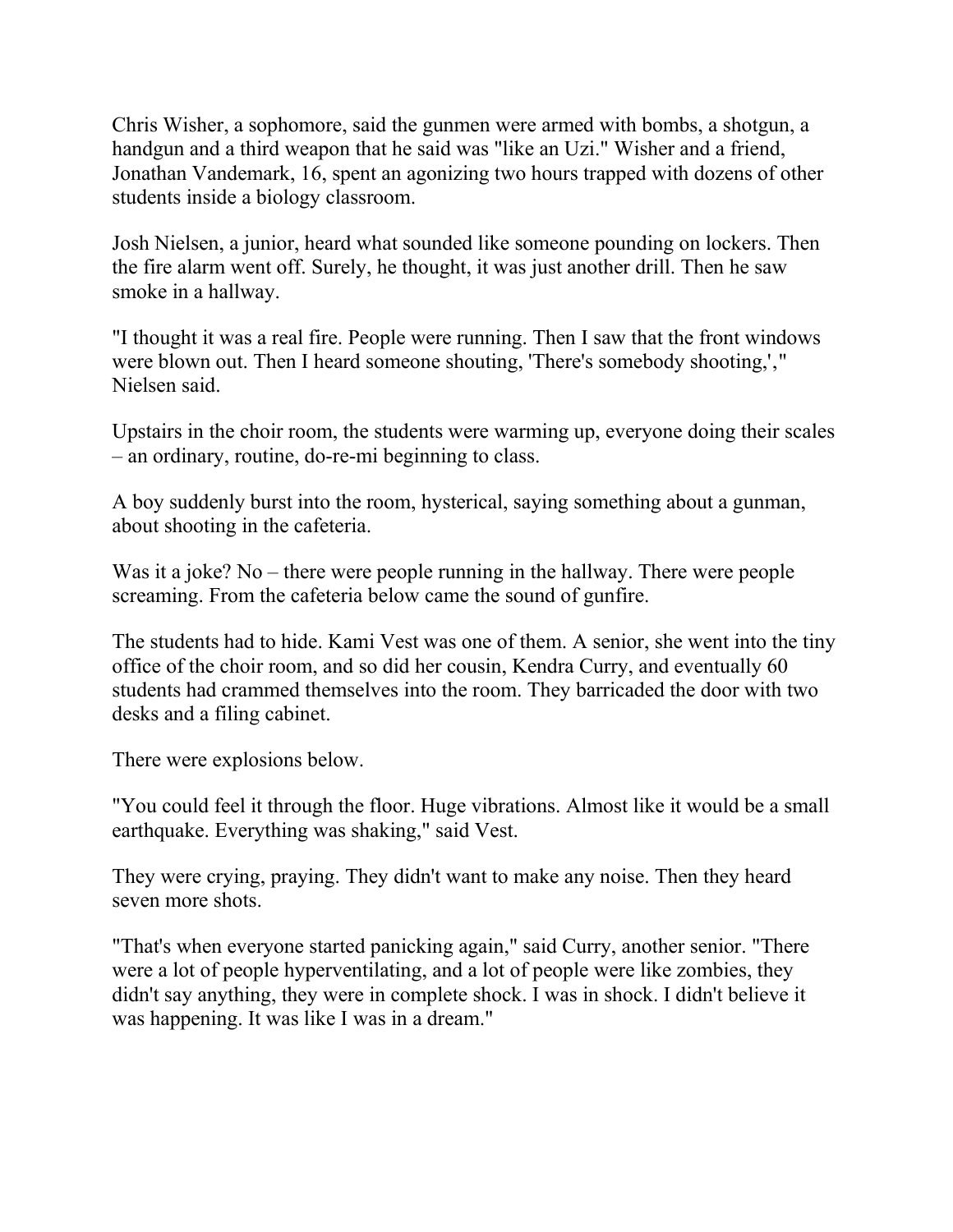Even as the rampage was taking place, terrified students used their cellular telephones to make calls to parents – and to television stations. One student hiding under a desk gave a play-by-play. The gunmen were downstairs, killing people.

"I'm just staying underneath this desk. I'm staying up here," he whispered.

Another gave an eyewitness report: "They have masks on. They're wearing black masks."

In the office of the choir room, the heat became oppressive. Some students began to faint. Several had asthma attacks.

Kami Vest: "We were all standing shoulder to shoulder. It got so hot in there that people were starting to pass out. We took the panels off the ceiling so we could get more air in."

The room held a single telephone, but the students were unable to reach 911 – possibly because that option had been disabled to stop students from making prank calls. But eventually a student reached a family acquaintance who worked in law enforcement. That person relayed the location of the trapped students to the SWAT team.

The parents raced to the school. Kami Vest's parents – Kristie and Dale – found themselves behind a yellow police tape at nearby Leaman elementary school.

"They are just all hiding," Kristie Vest said, waiting. "She said she's okay, hiding. They were told not to make any more phone calls."

Unspeakable rumors swept through the crowd of onlookers and reporters.

"I'm petrified," said Sheryl Brace, who waited 200 yards from the school for news of her son, Doug, an 18-year-old senior. "I almost lost him once before in a car accident, so I'm scared to death."

About 2:45 p.m. – after three hours in the office – the students in the choir room heard an officer outside the door.

Curry said the officer announced, "This is the Denver police." He told them to come out in groups of 10.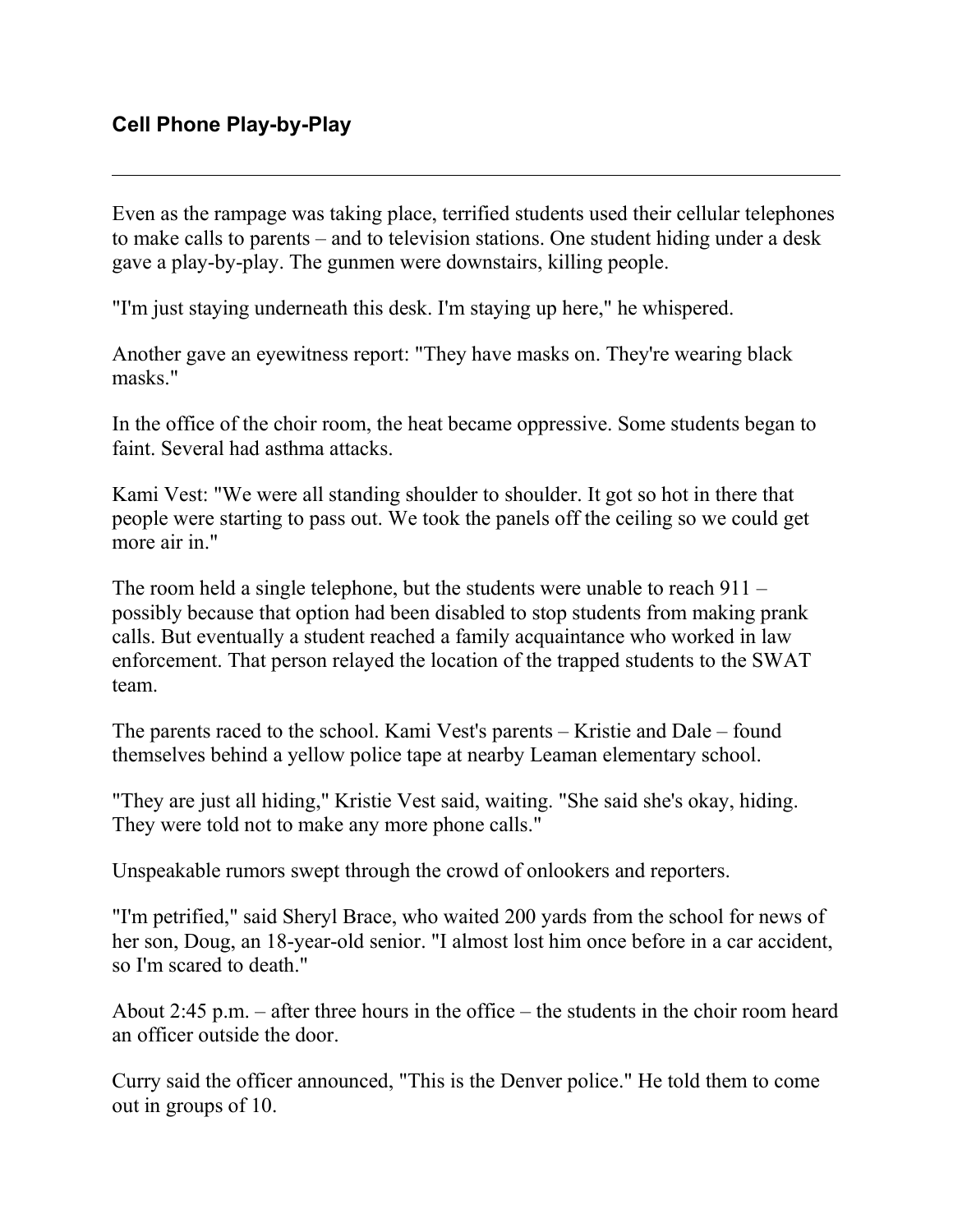"Get down on the ground; these people are still in the building," the officer said.

## **Library, the Last Stop**

The killers went to the library, their last stop.

Students were hiding under the desks, but the gunmen found them.

Sophomore Joshua Lapp told reporters: "They were laughing about it. They'd shoot somebody, they'd laugh, they'd giggle, you'd hear a shot go off, you'd hear someone yell and scream, another shot go off and they'd yell and scream, another shot and there would be silence."

A traumatized girl, unidentified, wept uncontrollably as she described on television what happened: "He came into the library and shot everybody around me. Then he put a gun to my head and asked if we all wanted to die and that he was going to kill us if we were of color . . . and if we played sports. I just started screaming and crying and telling him not to shoot me and so he just shot the girl in the head in front of me, and then he shot the black kid because he was black. And he shot him in the face."

Eventually the two gunmen were dead – possibly having turned their weapons on themselves, police said last night. "It appears to be a suicide mission," Sheriff John Stone said.

As student Chris Wisher was hustled out of the building by a SWAT team, he passed three dead students on a staircase, still wearing their backpacks.

Kimberly Lorenz, a senior, waited out the assault with a dozen students and a teacher in a cramped equipment room. Finally someone banged on the door – the police.

"They told us to unlock the door and put our hands above our heads. It was scary, because it was like a whole SWAT team. They told us to turn around and get on our knees and put our hands over our head. Then they told each one of us, one at a time, to stand up, and patted us all down to make sure we weren't carrying any weapons."

The police led the students into the hallway, ordered them to face the wall with their hands raised.

"They turned us around and told us to follow our teacher. We were pretty much jogging. They scooted us out the door," Lorenz said.